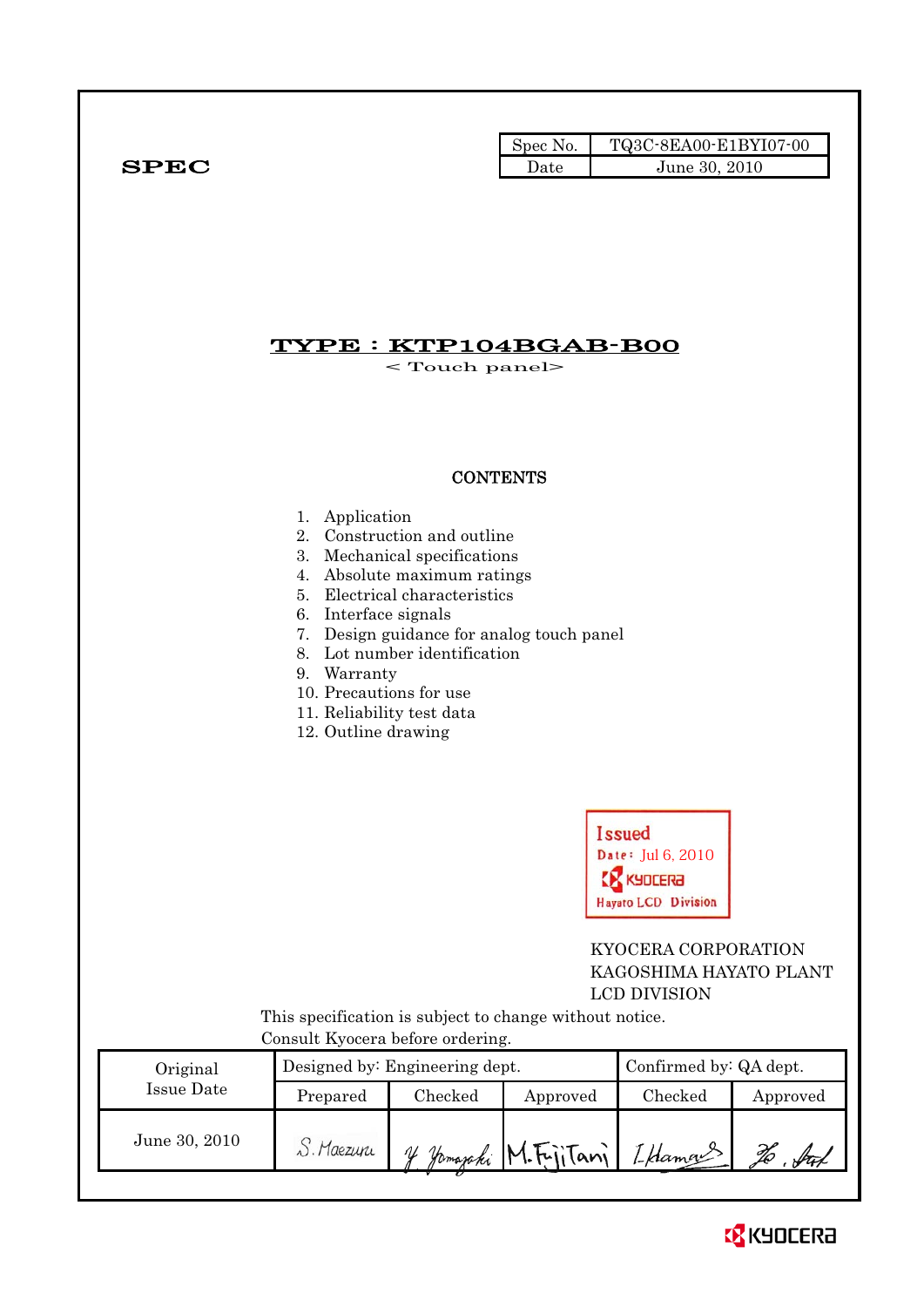| Spec No.              | Part No.       | Page |
|-----------------------|----------------|------|
| TQ3C-8EA00-E1BYI07-00 | KTP104BGAB-B00 |      |

# Warning

- 1. This Kyocera touch panel has been specifically designed for use only in electronic devices and industrial machines in the area of audio control, office automation, industrial control, home appliances, etc. The module should not be used in applications where the highest level of safety and reliability are required and module failure or malfunction of such module results in physical harm or loss of life, as well as enormous damage or loss. Such fields of applications include, without limitation, medical, aerospace, communications infrastructure, atomic energy control. Kyocera expressly disclaims any and all liability resulting in any way to the use of the touch panel in such applications.
- 2. Customer agrees to indemnify, defend and hold Kyocera harmless from and against any and all actions, claims, damages, liabilities, awards, costs, and expenses, including legal expenses, resulting from or arising out of Customer's use, or sale for use, or Kyocera touch panels in applications.

# Caution

1. Kyocera shall have the right, which Customer hereby acknowledges, to immediately scrap or destroy tooling for Kyocera touch panels for which no Purchase Orders have been received from the Customer in a two-year period.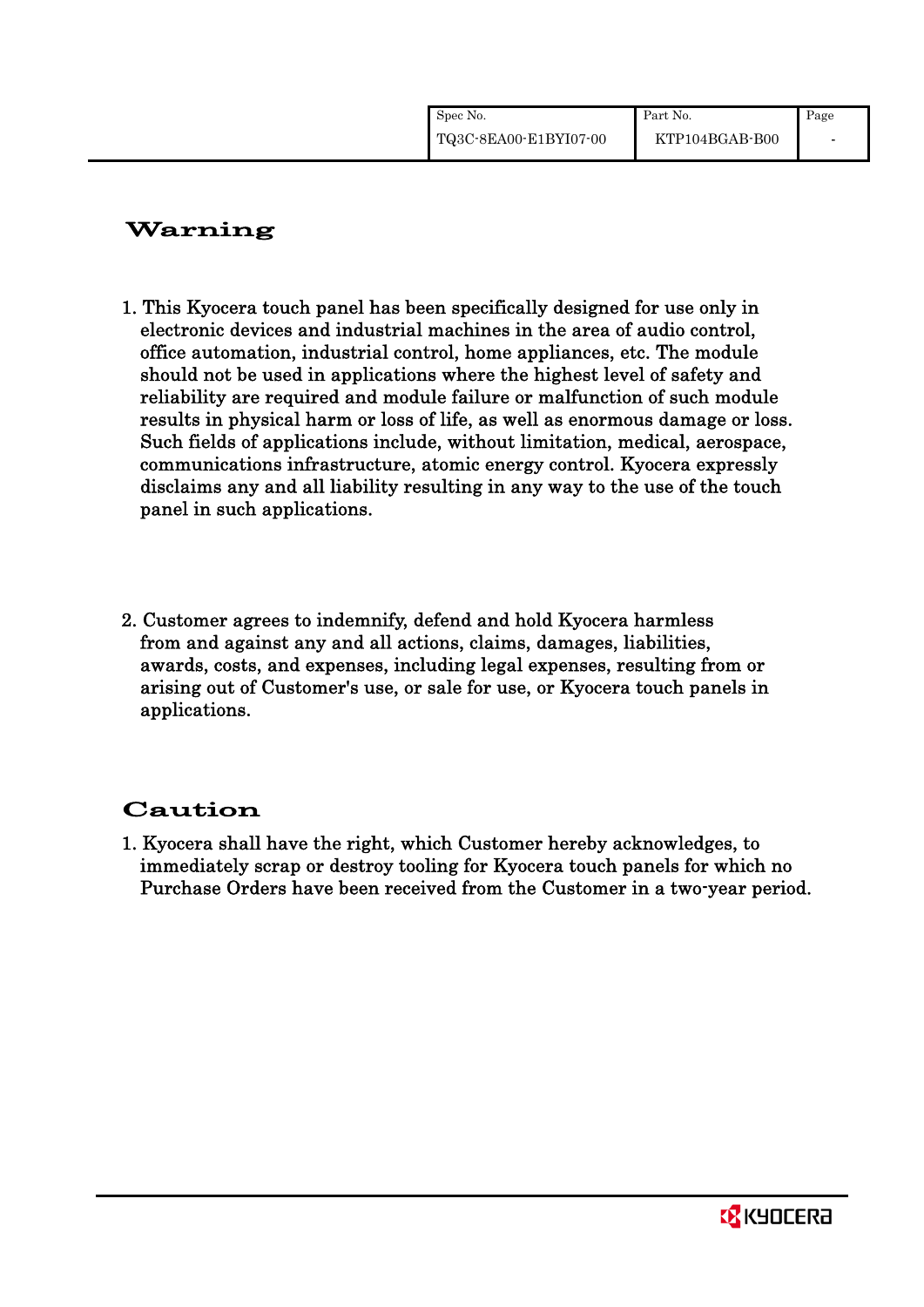|                  |             |            | Spec No.                        |                                                    | Part No.                         |                        | Page |
|------------------|-------------|------------|---------------------------------|----------------------------------------------------|----------------------------------|------------------------|------|
|                  |             |            |                                 | ${\bf TQ3C\text{-}8EAOO\text{-}E1BYI07\text{-}O0}$ | $\mathrm{KTP104BGAB\text{-}B00}$ |                        |      |
|                  |             |            |                                 | Revision record                                    |                                  |                        |      |
|                  |             |            | Designed by : Engineering dept. |                                                    | Confirmed by : QA dept.          |                        |      |
|                  | $\rm{Date}$ | Prepared   | ${\it Checked}$                 | Approved                                           | $\rm Checked$                    | ${\Large\bf Approved}$ |      |
|                  |             |            |                                 |                                                    |                                  |                        |      |
|                  |             |            |                                 |                                                    |                                  |                        |      |
| ${\rm Rev. No.}$ | Date        | $\rm Page$ |                                 | Descriptions                                       |                                  |                        |      |
|                  |             |            |                                 |                                                    |                                  |                        |      |
|                  |             |            |                                 |                                                    |                                  |                        |      |
|                  |             |            |                                 |                                                    |                                  |                        |      |
|                  |             |            |                                 |                                                    |                                  |                        |      |
|                  |             |            |                                 |                                                    |                                  |                        |      |
|                  |             |            |                                 |                                                    |                                  |                        |      |
|                  |             |            |                                 |                                                    |                                  |                        |      |
|                  |             |            |                                 |                                                    |                                  |                        |      |
|                  |             |            |                                 |                                                    |                                  |                        |      |
|                  |             |            |                                 |                                                    |                                  |                        |      |
|                  |             |            |                                 |                                                    |                                  |                        |      |
|                  |             |            |                                 |                                                    |                                  |                        |      |
|                  |             |            |                                 |                                                    |                                  |                        |      |
|                  |             |            |                                 |                                                    |                                  |                        |      |
|                  |             |            |                                 |                                                    |                                  |                        |      |
|                  |             |            |                                 |                                                    |                                  |                        |      |
|                  |             |            |                                 |                                                    |                                  |                        |      |
|                  |             |            |                                 |                                                    |                                  |                        |      |
|                  |             |            |                                 |                                                    |                                  |                        |      |
|                  |             |            |                                 |                                                    |                                  |                        |      |
|                  |             |            |                                 |                                                    |                                  |                        |      |
|                  |             |            |                                 |                                                    |                                  |                        |      |
|                  |             |            |                                 |                                                    |                                  |                        |      |
|                  |             |            |                                 |                                                    |                                  |                        |      |
|                  |             |            |                                 |                                                    |                                  |                        |      |
|                  |             |            |                                 |                                                    |                                  |                        |      |
|                  |             |            |                                 |                                                    |                                  |                        |      |
|                  |             |            |                                 |                                                    |                                  |                        |      |
|                  |             |            |                                 |                                                    |                                  |                        |      |
|                  |             |            |                                 |                                                    |                                  |                        |      |
|                  |             |            |                                 |                                                    |                                  |                        |      |
|                  |             |            |                                 |                                                    |                                  |                        |      |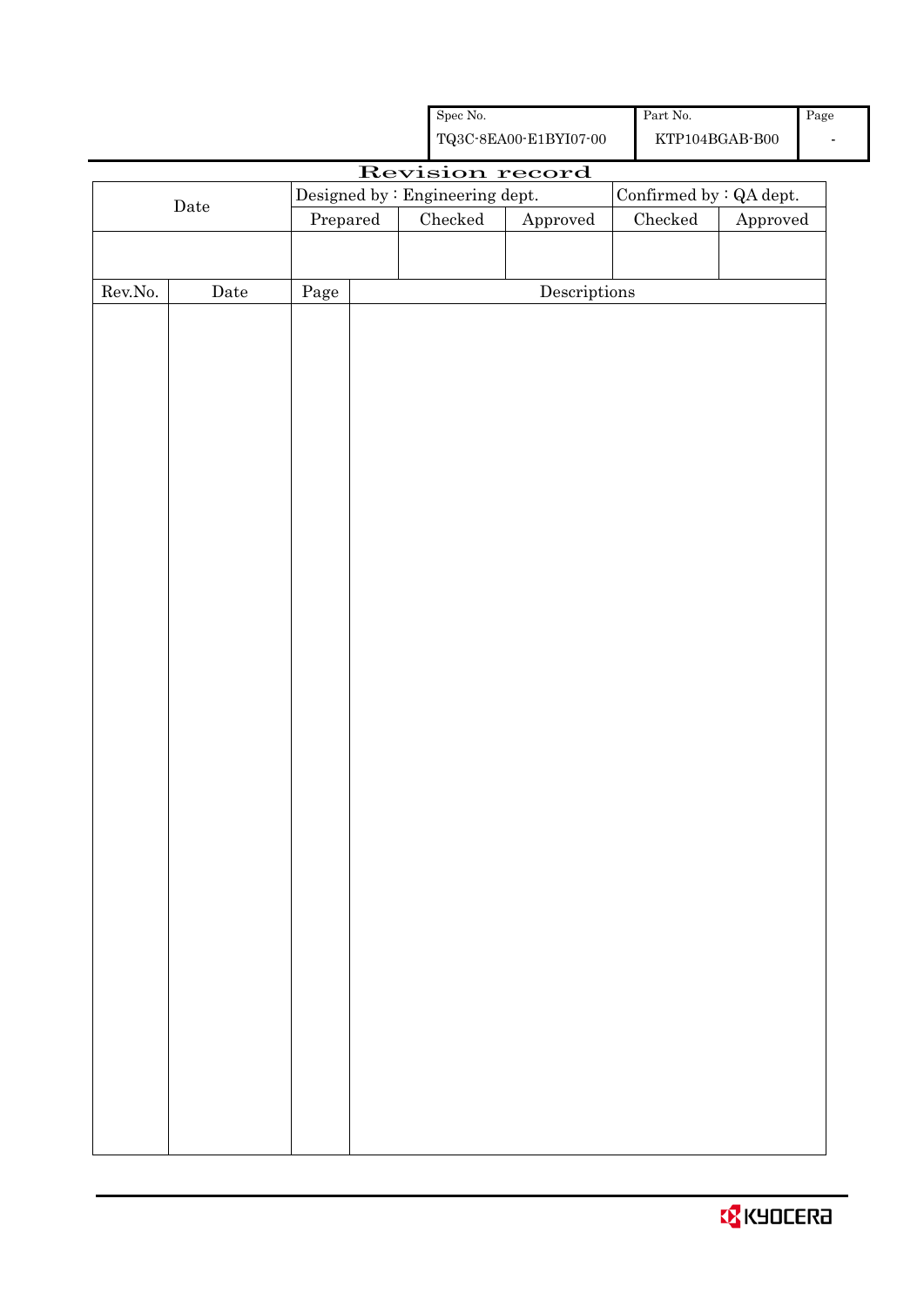### 1. Application

This document defines the specification of KTP104BGAB-B00. (RoHS Compliant)

#### 2. Construction and outline

Touch panel Surface film : Analog type(Glass/Glass) : Anti-glare Anti-reflection treatment

### 3. Mechanical specifications

3-1. Mechanical specifications of touch panel

|                          | Item                          | Specification                           | Unit       |
|--------------------------|-------------------------------|-----------------------------------------|------------|
| 1)<br>Outline dimensions |                               | $223(W) \times 174.2(H) \times 1.44(D)$ | mm         |
| Active area              |                               | $213.2(W)\times 160.4(H)$               | mm         |
| Viewing area             |                               | $214.2(W)\times 161.4(H)$               | mm         |
| Mass                     |                               | TBD                                     | g          |
| Input                    |                               | Radius-0.8 stylus or Finger             |            |
| <b>Actuation Force</b>   |                               | TBD                                     | N          |
|                          | 2)<br>Striking(Finger-input)  | TBD                                     | hits       |
| Operating life           | 3)<br>$Sliding(Stylus-input)$ | TBD                                     | characters |
| Transmittance            |                               | Typ.83(at full wavelength)              | %          |
| Reflectance              |                               | Typ.15(550nm)                           | %          |
| Surface hardness         |                               | 3H or more (Pencil hardness)            |            |

1) Please refer to outline drawing for details.

| 2)<br>Striking test condition |                                                                                                            |
|-------------------------------|------------------------------------------------------------------------------------------------------------|
| Testing rod                   | : Silicon rubber (Hardness: 60°), Tip: $R = 4.0$ ,                                                         |
| Testing location              | $\therefore$ In active area                                                                                |
| Input voltage                 | $\therefore$ DC5V                                                                                          |
| Load                          | : 2.94N                                                                                                    |
| Cycle                         | $: 5 \text{hits/sec}$                                                                                      |
| Judgment                      | : No defect in function                                                                                    |
|                               | : No appearance defect which causes trouble to use.<br>*Dents, blurs and marks on surface film : neglected |
| 3)<br>Sliding test condition  |                                                                                                            |
| Testing rod                   | : Polyacetal resin, $Tip: R = 0.8$                                                                         |
| Testing location              | : In active area                                                                                           |
| Input voltage                 | $\cdot$ DC5V                                                                                               |
| Load                          | $\approx 2.45N$                                                                                            |
| Input length                  | $\div 10$ mm                                                                                               |
| Input speed                   | $\div$ 50 mm/sec                                                                                           |
|                               |                                                                                                            |

Sliding times : 10mm sliding (back and forth) counts as 2 times.

Judgment : No defect in function

: No appearance defect which causes trouble to use.

\*Dents, blurs and marks on surface film : neglected

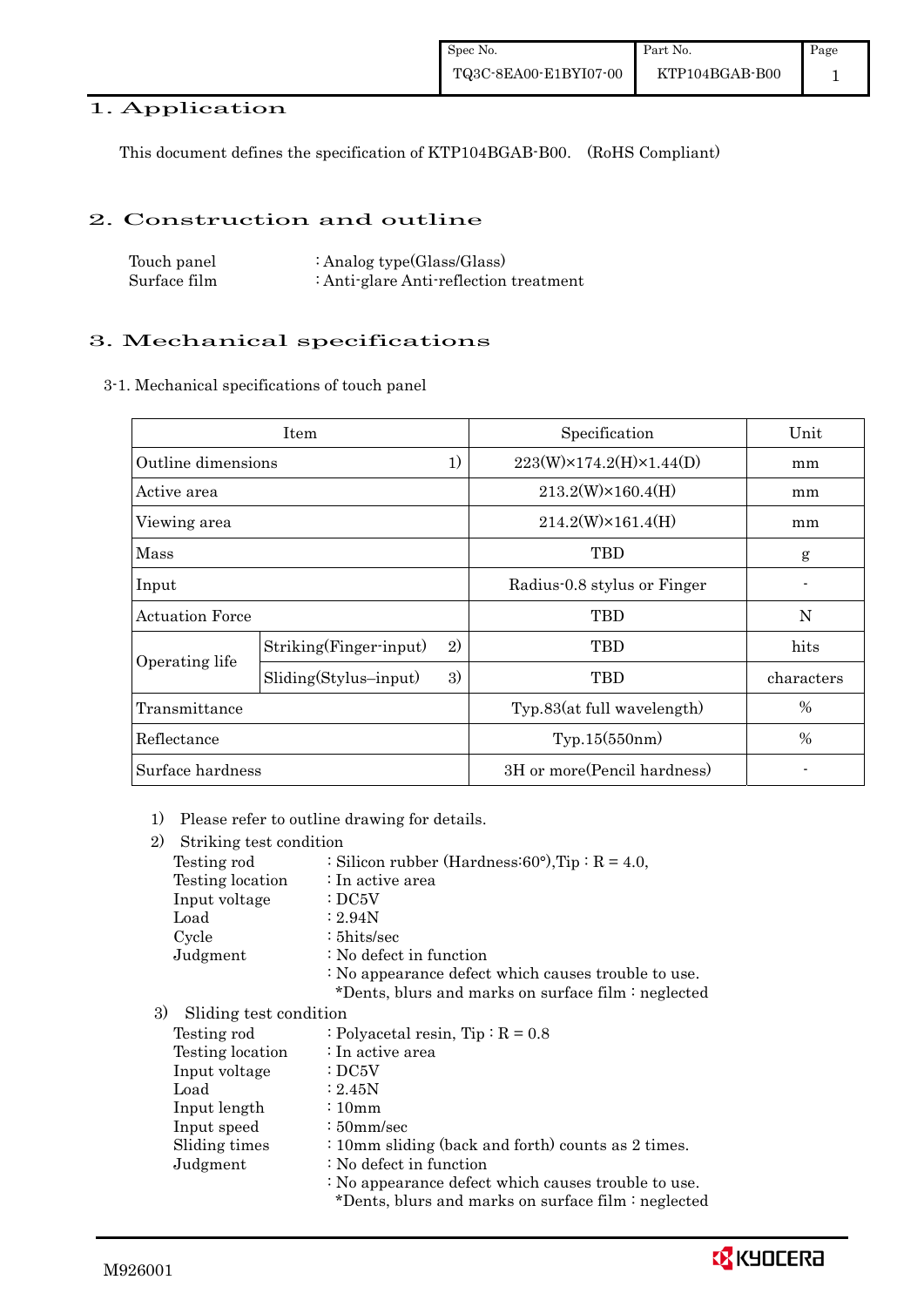### 4. Absolute maximum ratings

#### 4-1. Electrical absolute maximum ratings

| Item                           | Symbol | Min. | Max.    | Unit |
|--------------------------------|--------|------|---------|------|
| Supply voltage for touch panel | Vтр    |      | $6.0\,$ |      |
| Input current of touch panel   | Iтр    |      | 0.5     | mА   |

#### 4-2. Environmental absolute maximum ratings

| Item                  |    | Symbol                  | Min.  | Max.         | Unit      |
|-----------------------|----|-------------------------|-------|--------------|-----------|
| Operating temperature |    | Top                     | $-30$ | 85           | $\circ$ C |
| Storage temperature   |    | T <sub>STO</sub>        | $-40$ | 95           | $\circ$ C |
| Operating humidity    | 1) | $H_{OP}$                | 10    | $\mathbf{2}$ | %RH       |
| Storage humidity      | 1) | <b>H</b> <sub>STO</sub> | 10    | $\mathbf{2}$ | %RH       |
| Vibration             |    | $\blacksquare$          | 3)    | 3)           |           |
| Shock                 |    | ٠                       |       |              |           |

- 1) Non-condensing.
- 2) Temp. $\leq 40^{\circ}$ C, 85%RH Max. Temp.>40°C, Absolute humidity shall be less than 85%RH at 40°C.
- 3) The touch panel is installed on the LCD using two sided tape.

| Frequency       | $10\sim$ 55 Hz | Acceleration value           |
|-----------------|----------------|------------------------------|
| Vibration width | $0.15$ mm      | $(0.3 \sim 9 \text{ m/s}^2)$ |
| Interval        | $10-55-10$ Hz  | 1 minutes                    |

 2 hours in each direction X, Y, Z (6 hours total) EIAJ ED-2531

4) The touch panel is installed on the LCD using two sided tape. Acceleration: 490 m/s2, Pulse width: 11 ms 3 times in each direction:  $\pm X$ ,  $\pm Y$ ,  $\pm Z$ EIAJ ED-2531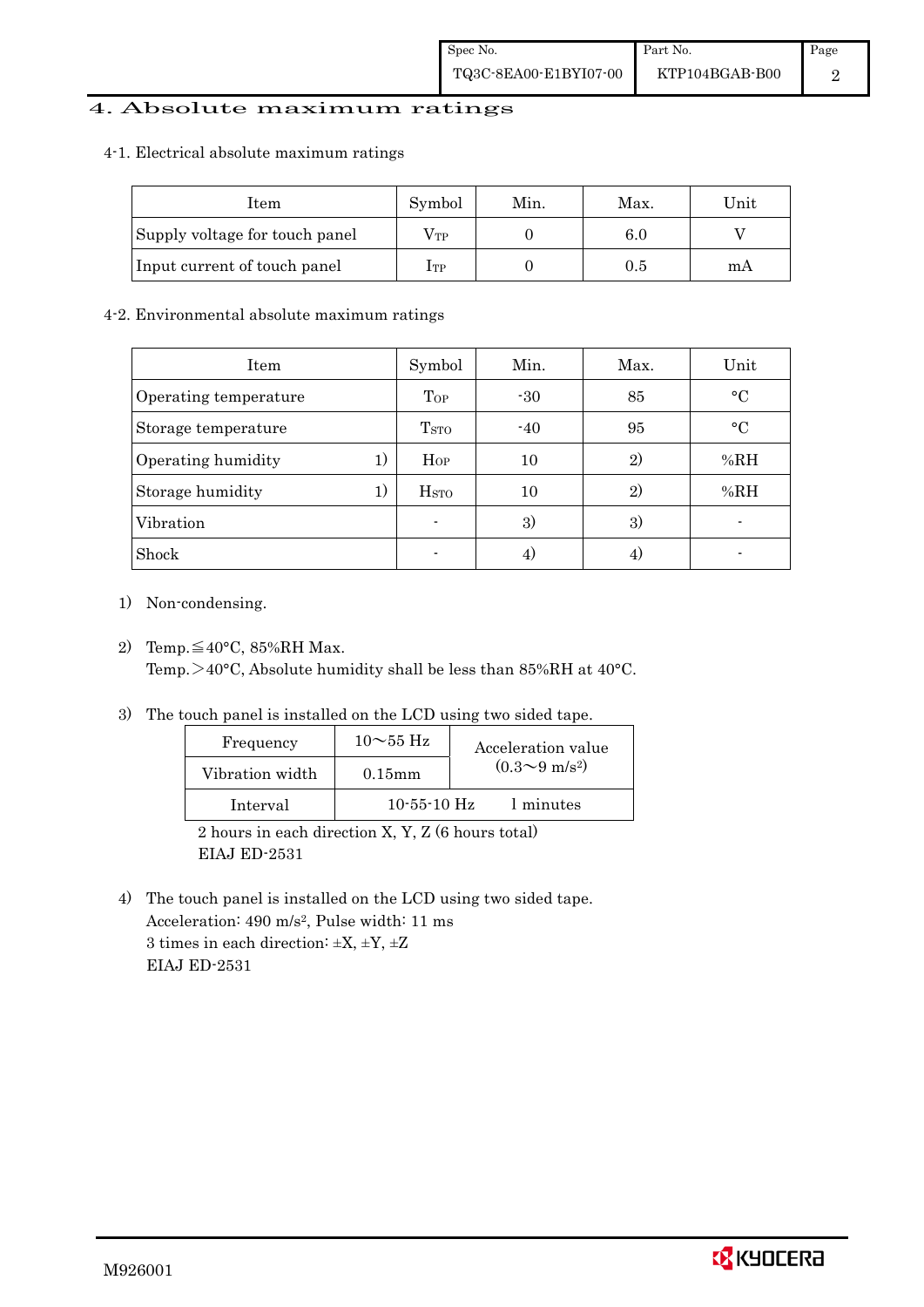#### 5. Electrical characteristics

| Item                           | Symbol   | Condition      | Min.                | Typ. | Max.                     | Unit      |
|--------------------------------|----------|----------------|---------------------|------|--------------------------|-----------|
| Supply voltage for touch panel | $V_{TP}$ | $\blacksquare$ |                     | 5.0  | $\overline{\phantom{0}}$ |           |
| Terminal resistance            | $xL-xR$  |                | 200                 |      | 1100                     | Ω         |
|                                | $yU-yL$  | $\blacksquare$ | 100                 |      | 1000                     | Ω         |
| 2)<br>Linearity                |          |                | less than $\pm 2.5$ |      | $\frac{0}{0}$            |           |
| 3)<br>Insulation resistance    | -        | DC25V          | 50                  |      |                          | $M\Omega$ |
| 4)<br>Chattering               |          | at ON/OFF      | less than 10        |      | ms                       |           |

- 1) Resistance between terminal xL and xR, or between yU and yL.
- 2) Apply 5VDC to the terminal xL-xR, and measure the output voltage at terminal y when a random input is applied in the active area. Measure the difference between the output and theoretical voltages. (Measure the actual voltage at the terminal using the same method.)



- 3) Resistance between the upper and lower terminals.
- 4) Apply 5VDC to the terminal xL-xR, and measure the oscillation at terminal y when applying a random input in the active area. (Measure the oscillation at terminal x using the same method.)



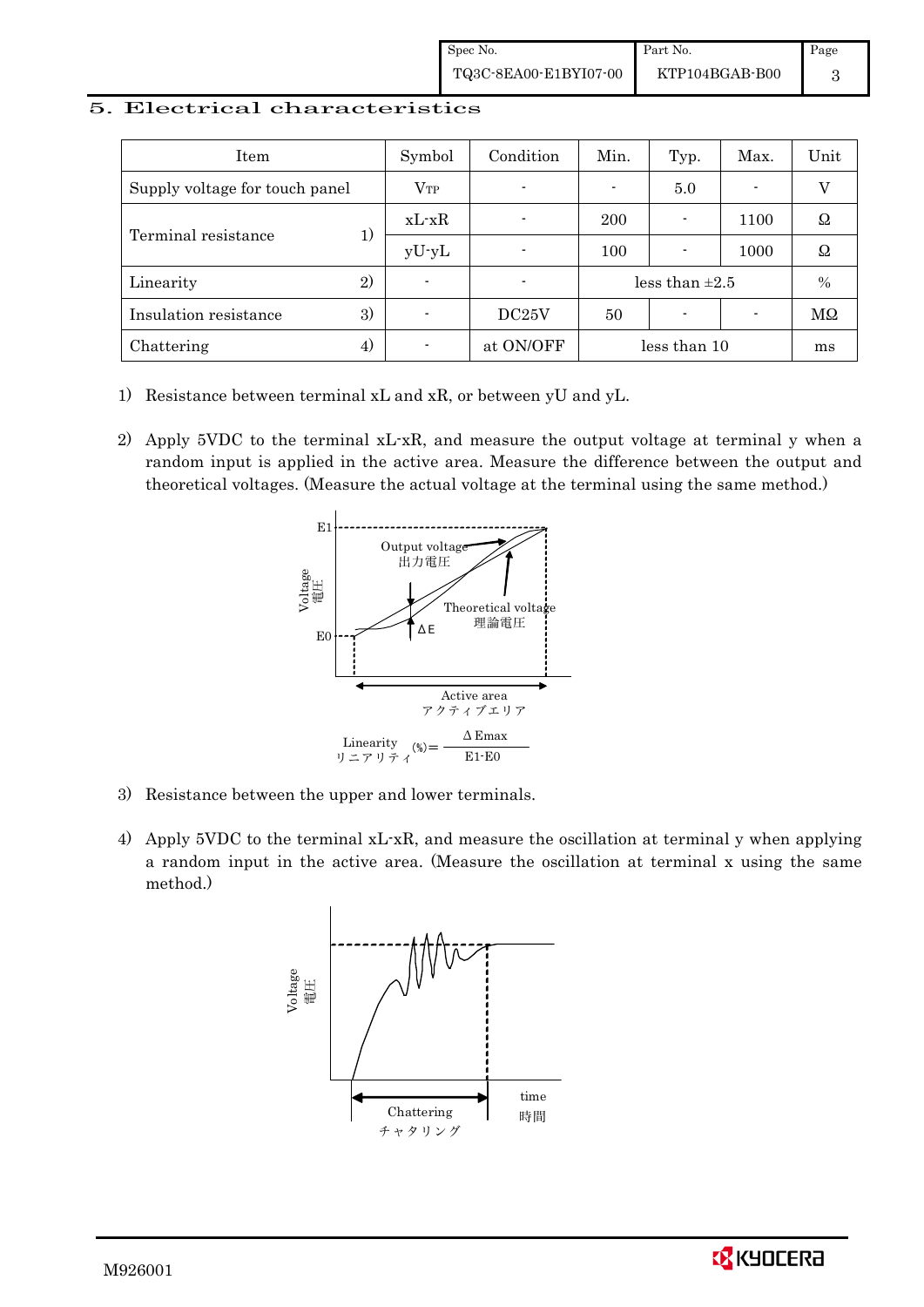#### 6. Interface signals

| No.            | Symbol | Description      |
|----------------|--------|------------------|
|                | xR     | x-Right terminal |
| $\overline{2}$ | yL     | y-Lower terminal |
| 3              | xL     | x-Left terminal  |
|                | vU     | y-Upper terminal |

| Touch panel side connector                              | : 1 mm pitch             |         |
|---------------------------------------------------------|--------------------------|---------|
| Recommended matching connector $\therefore$ Series 9616 |                          | (IRISO) |
|                                                         | $\therefore$ Series 9610 | (IRISO) |
|                                                         | : Series FMS             | (JST)   |

## 7. Design guidance for analog touch panel

7-1. Electrical (In customer's design, please remember the following considerations.)

- 1) Do not use the current regulated circuit.
- 2) Keep the current limit with top and bottom layer. (Please refer to "Electrical absolute maximum ratings" for details.)
- 3) Analog touch panel can not sense two points touching separately.
- 4) A contact resistance is appeared at the touch point between top and bottom layer. After this resistance has stable read of the touch panel position data.
- 5) Because noise of inverter or peripheral circuits may interfere signal of touch panel itself it is necessary to design carefully in advance to avoid these noise problem.

### 7-2. Software

- 1) Do the "User Calibration".
- 2) "User Calibration" may be needed with long term using. Include "User Calibration" menu in your software.
- 3) When drawing a line with a stylus, there may be a slight discontinuity when the stylus passes over a spacer-dot. If necessary, please provide a compensation feature within your software.

7-3. Mounting on display and housing bezel

- 1) Do not use an adhesive tape to bond it on the front of touch panel and hang it to the housing bezel.
- 2) This touch panel has an airtight but not watertight structure. Please not to use it for the applications requiring watertight or under the environments occurred condensation. If it is expected to be exposed to the environments that vapor, moisture or other liquids may seep inside a bezel, please be sure to take some measurements for drip-proof or waterproof by using sealing materials on the bezel.
- 3) Please mount the touch panel so that it is flat. An optical interference pattern (Newton ring) may be observed if the touch panel is installed on a bent or twisted LCD surface or if it is bent or twisted after installation.
- 4) Please mount the touch panel so that it does not move or slide relative to the LCD, even when vibration or shock is applied and even when high humidity or high temperature may weaken the mounting adhesive.

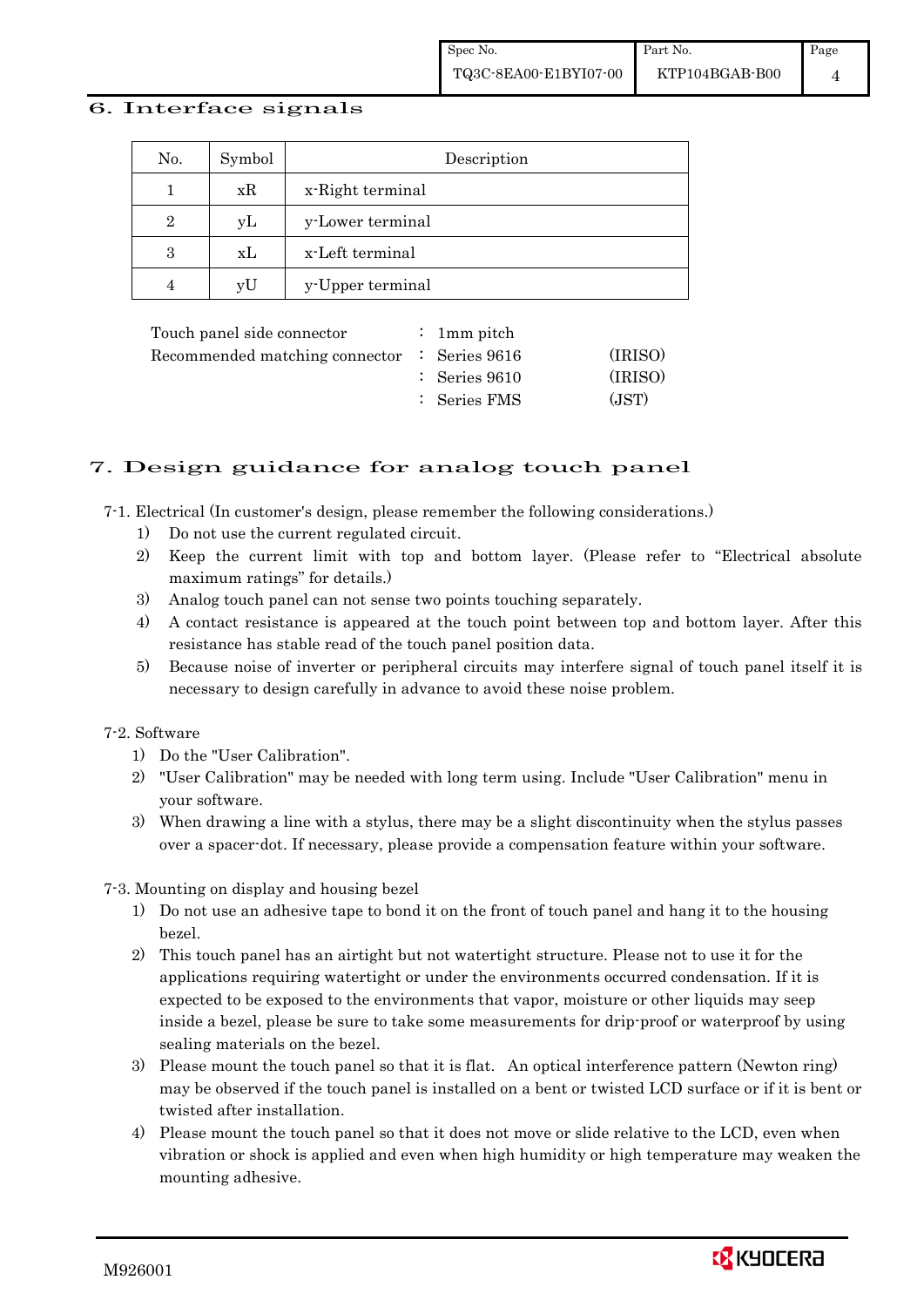#### 8. Lot number identification

The lot number shall be indicated on the FPC tale.

KTP104BGAB-B00 - OOOOOOOOOO OOO

| $\downarrow$ $\qquad \qquad \downarrow$ |  |
|-----------------------------------------|--|
| $1 \qquad \qquad 2$                     |  |

| $\vert$ No1. – No2. above indicate |  |
|------------------------------------|--|
| 1. Lot No. 9 digits                |  |
| 2. Serial 3 digits                 |  |

### 9. Warranty

9-1. Incoming inspection

Please inspect the touch panel within one month after your receipt.

9-2. Production warranty

 Kyocera warrants its touch panel's for a period of 12 months from the ship date. Kyocera shall, by mutual agreement, replace or re-work defective touch panel's that are shown to be Kyocera's responsibility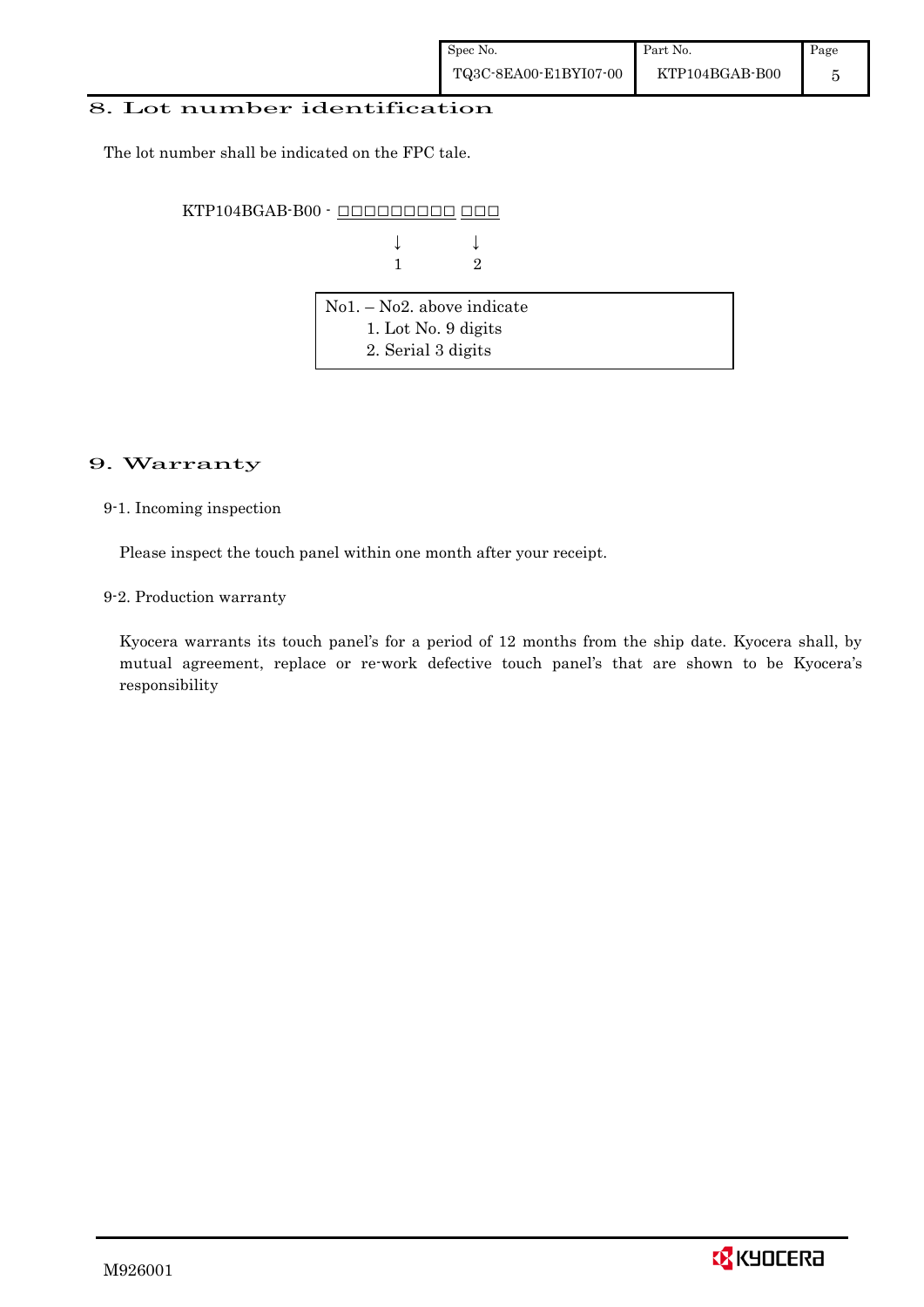6

# 10. Precautions for use

# 10-1. Usage

- 1) DO NOT store in a high humidity environment for extended periods. Surface film degradation bubbles, and/or peeling off of the surface film may result.
- 2) Do not push or rub the touch panel's surface with hard to sharp objects such as knives, or the touch panel may be scratched.
- 3) When the touch panel is dirty, gently wipe the surface with a soft cloth, sometimes moistened by mild detergent or alcohol. If a hazardous chemical is dropped on the touch panel by mistake, wipe it off right away to prevent human contact.
- 4) Always keep the touch panel free from condensation during testing. Condensation may permanently spot or stain the surface film.
- 5) Do not pull the touch panel FPC and do not bend the root of the wires. Housing should be designed to protect touch panel FPC from external stress.
- 6) This Kyocera touch panel has been specifically designed for use in general electronic devices, but not for use in a special environment such as usage in an active gas. Hence, when the touch panel is supposed to be used in a special environment, evaluate the touch panel thoroughly beforehand and do not expose the touch panel to chemicals such as an active gas.
- 7) The touch panel is made of glass. It may break when dropped, or vibrated excessively. Usually there is a film on the surface of the glass which would prevent broken glass from scattering, but nevertheless handle it carefully during assembly and treat it gently during use.
- 8) Touch panel edges are sharp, so they have a possibility of cutting your body, for example your finger. Handle the touch panel with enough care to prevent cuts. When you hold the touch panel, put on the protector, for example the gloves which have a strength enough to stand sharpness of touch panel edges.

### 10-2. Installation of the touch panel

- 1) The touch panel shall be installed flat, without twisting or bending.
- 2) Please design the housing window so that its edges are between the active area and the effective area of the touch screen. Must maintain a gap between inside of bezel and touch panel to avoid malfunction or electrode damage of touch panel.
- 3) A transparent protection sheet is attached to the touch panel. Please remove the protection film slowly before use, paying attention to static electricity.
- 4) Do not scratch, or put any stress outside the active area of the touch panel when you install it on to an LCD, or it may damage the ITO pattern of the touch panel.

### 10-3. Operation

- 1) The touch panel shall be operated within the limits specified. Operation at values outside of these limits may shorten life, and/or harm display images.
- 2) Do not use the touch panel in environments conducive to the formation of condensation.

### 10-4. Storage

- 1) The touch panel shall be stored within the temperature and humidity limits specified. Store in a dark area, and protect the touch panel from direct sunlight or fluorescent light.
- 2) Always store the touch panel so that it is free from external pressure onto it. This will prevent the formation of Newton rings.

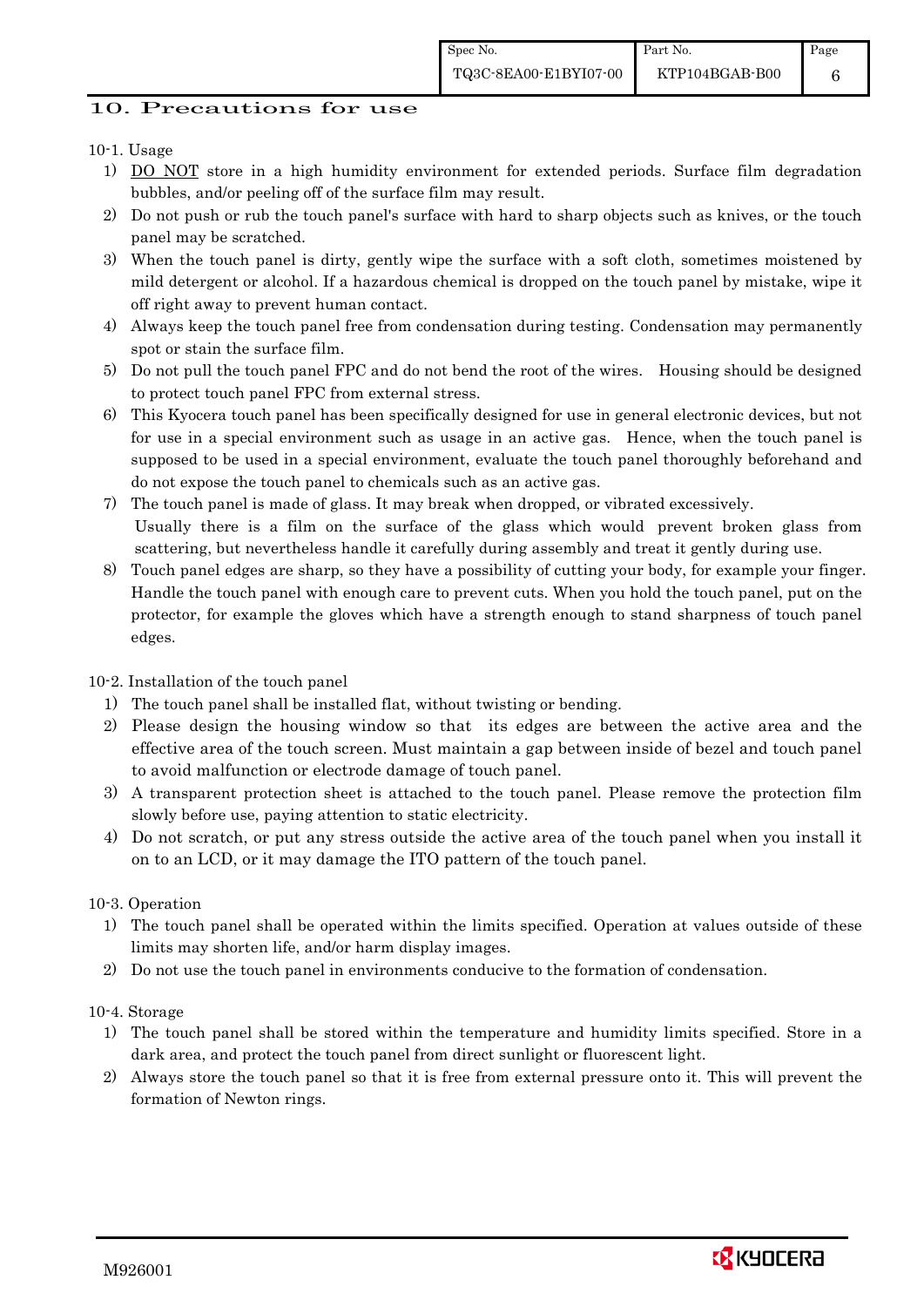### 11. Reliability test data

| Test item                            | Test condition                                                                                     | Test time        | Judgement                                                                                                                                                                                                           |
|--------------------------------------|----------------------------------------------------------------------------------------------------|------------------|---------------------------------------------------------------------------------------------------------------------------------------------------------------------------------------------------------------------|
| High temp.<br>atmosphere             | $95^{\circ}$ C                                                                                     | 240h             | Touch panel function<br>: No defect<br>Terminal resistance<br>: No defect<br>: No defect<br>Linearity<br><b>Actuation Force</b><br>: No defect                                                                      |
| Low temp.<br>atmosphere              | $-40$ °C                                                                                           | 240h             | Touch panel function<br>: No defect<br>Terminal resistance<br>: No defect<br>Linearity<br>: No defect<br><b>Actuation Force</b><br>: No defect                                                                      |
| High temp.<br>humidity<br>atmosphere | 40°C 90% RH                                                                                        | 240h             | Touch panel function<br>: No defect<br>Terminal resistance<br>: No defect<br>: No defect<br>Linearity<br><b>Actuation Force</b><br>: No defect                                                                      |
| Temp. cycle                          | $-40$ °C<br>0.5 <sub>h</sub><br>R.T.<br>0.5 <sub>h</sub><br>95°C<br>0.5 <sub>h</sub>               | 10cycles         | Touch panel function<br>: No defect<br>Terminal resistance<br>: No defect<br>Linearity<br>: No defect<br><b>Actuation Force</b><br>: No defect                                                                      |
| High temp.<br>operation              | $85^{\circ}$ C                                                                                     | 500h             | Touch panel function<br>: No defect<br>Terminal resistance<br>: No defect<br>Linearity<br>: No defect<br><b>Actuation Force</b><br>: No defect                                                                      |
| Point<br>Activation<br>1)            | Silicon rubber,<br>$Tip: R = 4.0$<br>Hardness 60°<br>Hitting force 2.94N<br>Hitting speed 5 time/s | <b>TBD</b>       | Touch panel function<br>: No defect<br>Terminal resistance<br>: No defect<br>Linearity<br>: No defect<br><b>Actuation Force</b><br>: No defect<br>No appearance defect which affects touch<br>panel function.<br>2) |
| Sliding<br>1)                        | Polyacetal resin,<br>$Tip: R = 0.8$<br>Load 2.45N<br>Input length 10mm<br>Input speed 50mm/s       | <b>TBD</b><br>3) | : No defect<br>Touch panel function<br>Terminal resistance<br>: No defect<br>Linearity<br>: No defect<br><b>Actuation Force</b><br>: No defect<br>No appearance defect which affects touch<br>2)<br>panel function. |

- 1) Test in active area.
- 2) Dents, blurs and marks on surface film: neglected.
- 3) 10mm sliding (back and forth) counts as 2 times.
- 4) Temp. cycle test (Heat shock included): the LCD shall be tested after leaving it stabilize at room temperature for 2 hours after the last cycle.
- 5) An operational test was performed after the following conditions. First, the touch panel was left for a certain time under 5V voltages applied (without touch), Then it was left at room temperature (No VDC applied) for 2 hours.
- 6) Each test item uses a test touch panel only once. The tested touch panel is not used in any other tests.
- 7) The touch panel is tested in circumstances in which there is no condensation.
- 8) The reliability test is not an out-going inspection.
- 9) The result of the reliability test is for your reference purpose only. The reliability test is conducted only to examine the touch panel's capability.

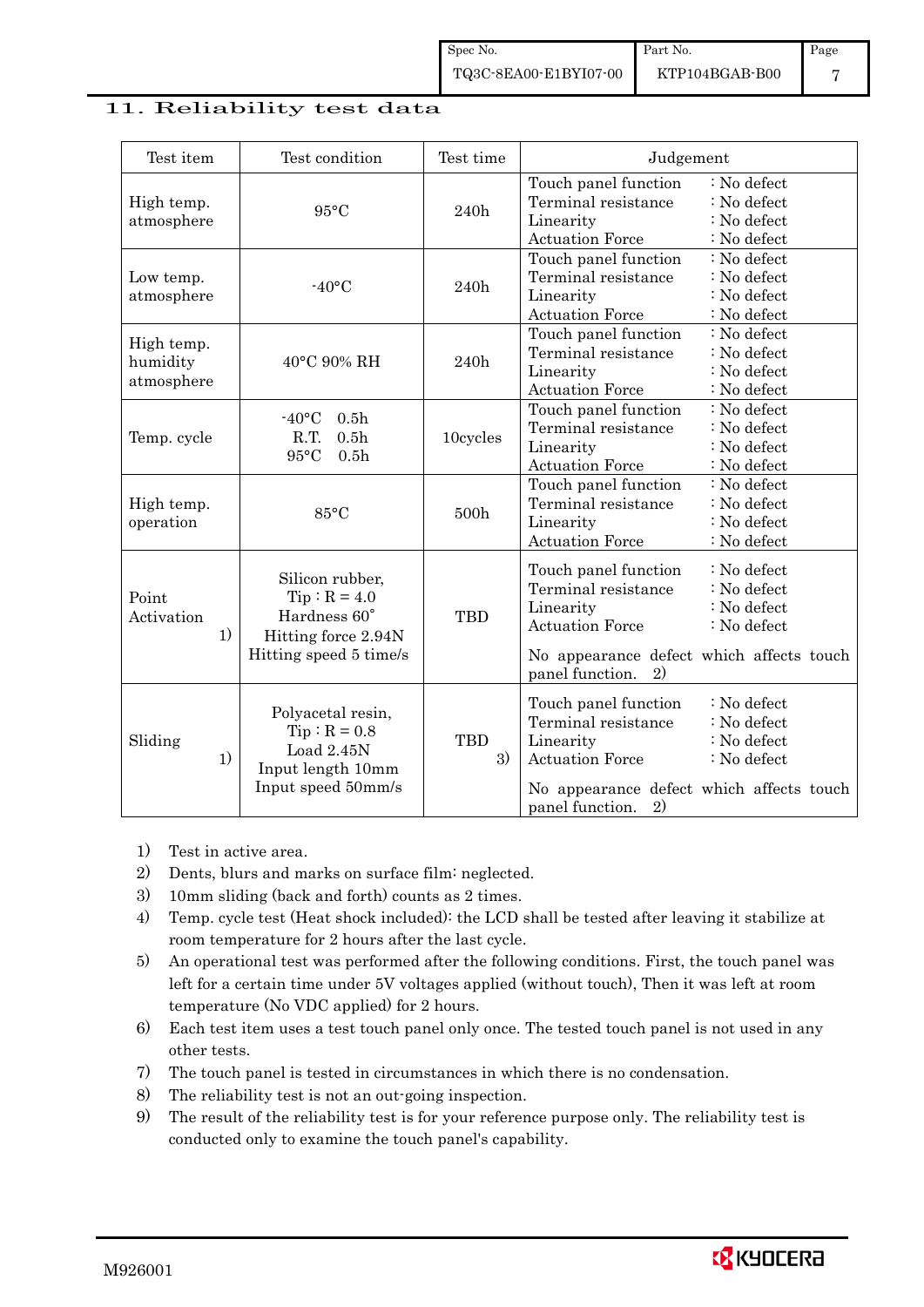

 $\mathbf{z}$ 

 $\mathbf{1}$ 

製作数  $\bullet$   $\bullet$ 10  $11$ 

 $\overline{7}$ 

朝倉

RoHS

圓福 今村

 $12$ 

 $\oplus$ 

13  $14$ 15

121A8019400-1

 $16$ 

T.P. Outline Dimensions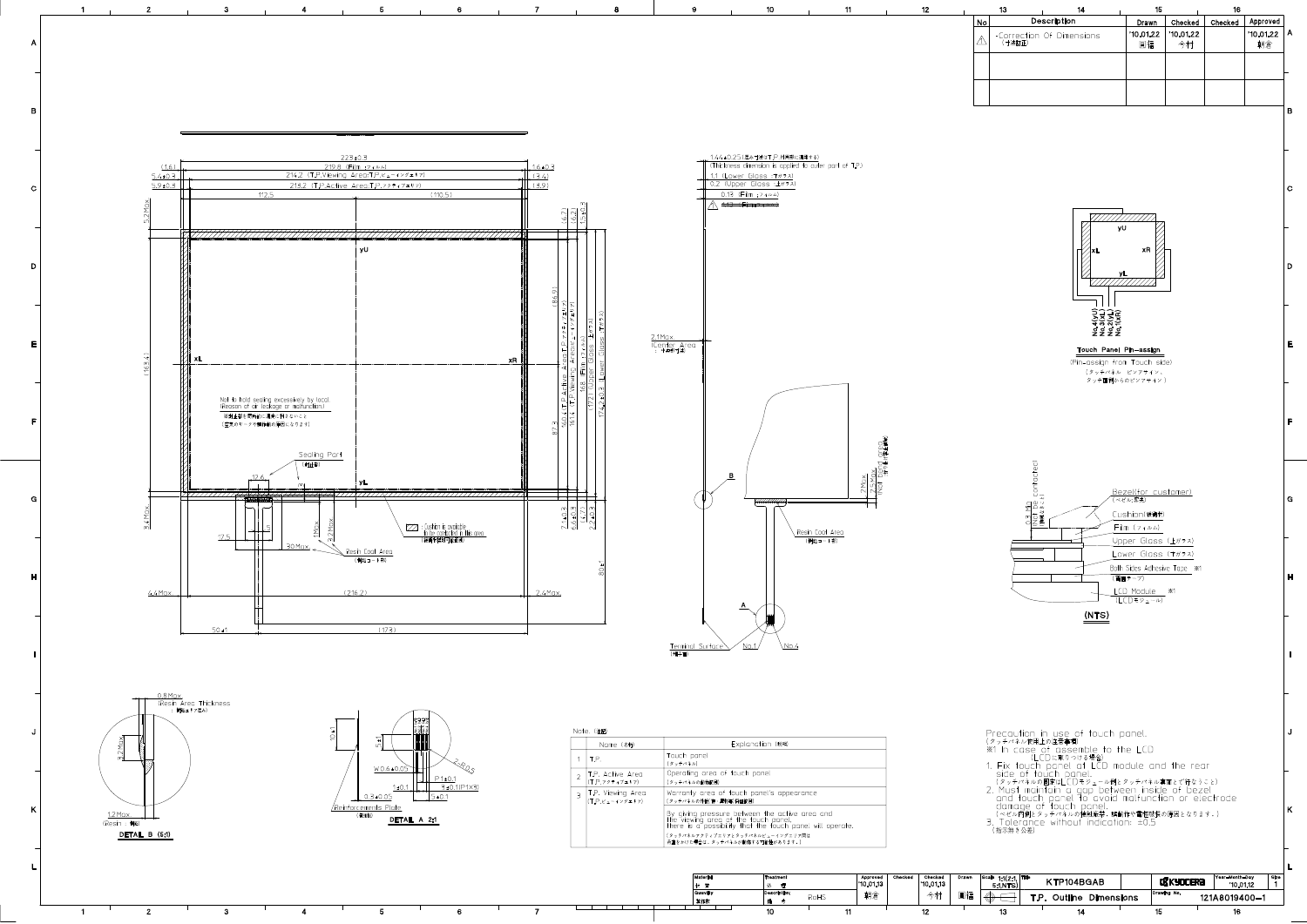| Spec No. | TQ3C-8EA00-E2BYI07-00 |
|----------|-----------------------|
| Date     | June 30, 2010         |

# KYOCERA INSPECTION STANDARD

# TYPE : KTP104BGAB-B00

 KYOCERA CORPORATION KAGOSHIMA HAYATO PLANT LCD DIVISION

| Original      | Designed by $:$ Engineering dept. |         |                              | Confirmed by $:QA$ dept. |          |
|---------------|-----------------------------------|---------|------------------------------|--------------------------|----------|
| Issue Date    | Prepared                          | Checked | Approved                     | Checked                  | Approved |
| June 30, 2010 | S. Maezupi                        |         | y Jamaraki M.Fritani Iklaman |                          | Stad     |

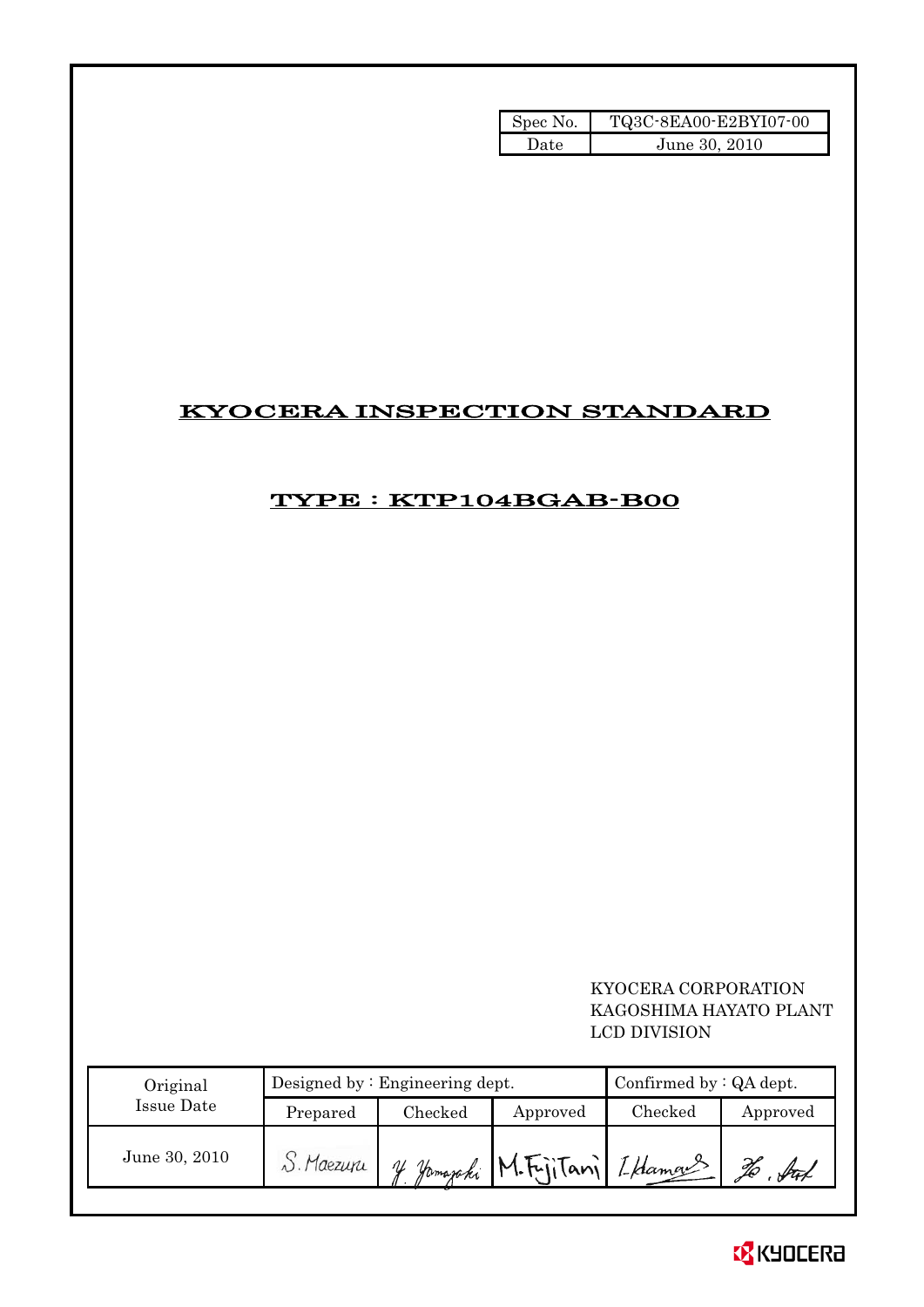| Spec No.              | Part No.       | Page |
|-----------------------|----------------|------|
| TQ3C-8EA00-E2BYI07-00 | KTP104BGAB-B00 |      |

|                                                             |                      |          | Revision record |              |               |                        |
|-------------------------------------------------------------|----------------------|----------|-----------------|--------------|---------------|------------------------|
| Confirmed by $:QA$ dept.<br>Designed by : Engineering dept. |                      |          |                 |              |               |                        |
|                                                             | $\rm{\textbf{Date}}$ | Prepared | Checked         | Approved     | $\rm Checked$ | ${\Large\bf Approved}$ |
|                                                             |                      |          |                 |              |               |                        |
|                                                             |                      |          |                 |              |               |                        |
| Rev.No.                                                     | $\rm{\textbf{Date}}$ | Page     |                 | Descriptions |               |                        |
|                                                             |                      |          |                 |              |               |                        |
|                                                             |                      |          |                 |              |               |                        |
|                                                             |                      |          |                 |              |               |                        |
|                                                             |                      |          |                 |              |               |                        |
|                                                             |                      |          |                 |              |               |                        |
|                                                             |                      |          |                 |              |               |                        |
|                                                             |                      |          |                 |              |               |                        |
|                                                             |                      |          |                 |              |               |                        |
|                                                             |                      |          |                 |              |               |                        |
|                                                             |                      |          |                 |              |               |                        |
|                                                             |                      |          |                 |              |               |                        |
|                                                             |                      |          |                 |              |               |                        |
|                                                             |                      |          |                 |              |               |                        |
|                                                             |                      |          |                 |              |               |                        |
|                                                             |                      |          |                 |              |               |                        |
|                                                             |                      |          |                 |              |               |                        |
|                                                             |                      |          |                 |              |               |                        |
|                                                             |                      |          |                 |              |               |                        |
|                                                             |                      |          |                 |              |               |                        |
|                                                             |                      |          |                 |              |               |                        |
|                                                             |                      |          |                 |              |               |                        |
|                                                             |                      |          |                 |              |               |                        |
|                                                             |                      |          |                 |              |               |                        |
|                                                             |                      |          |                 |              |               |                        |
|                                                             |                      |          |                 |              |               |                        |
|                                                             |                      |          |                 |              |               |                        |
|                                                             |                      |          |                 |              |               |                        |
|                                                             |                      |          |                 |              |               |                        |
|                                                             |                      |          |                 |              |               |                        |
|                                                             |                      |          |                 |              |               |                        |
|                                                             |                      |          |                 |              |               |                        |
|                                                             |                      |          |                 |              |               |                        |
|                                                             |                      |          |                 |              |               |                        |
|                                                             |                      |          |                 |              |               |                        |
|                                                             |                      |          |                 |              |               |                        |
|                                                             |                      |          |                 |              |               |                        |
|                                                             |                      |          |                 |              |               |                        |

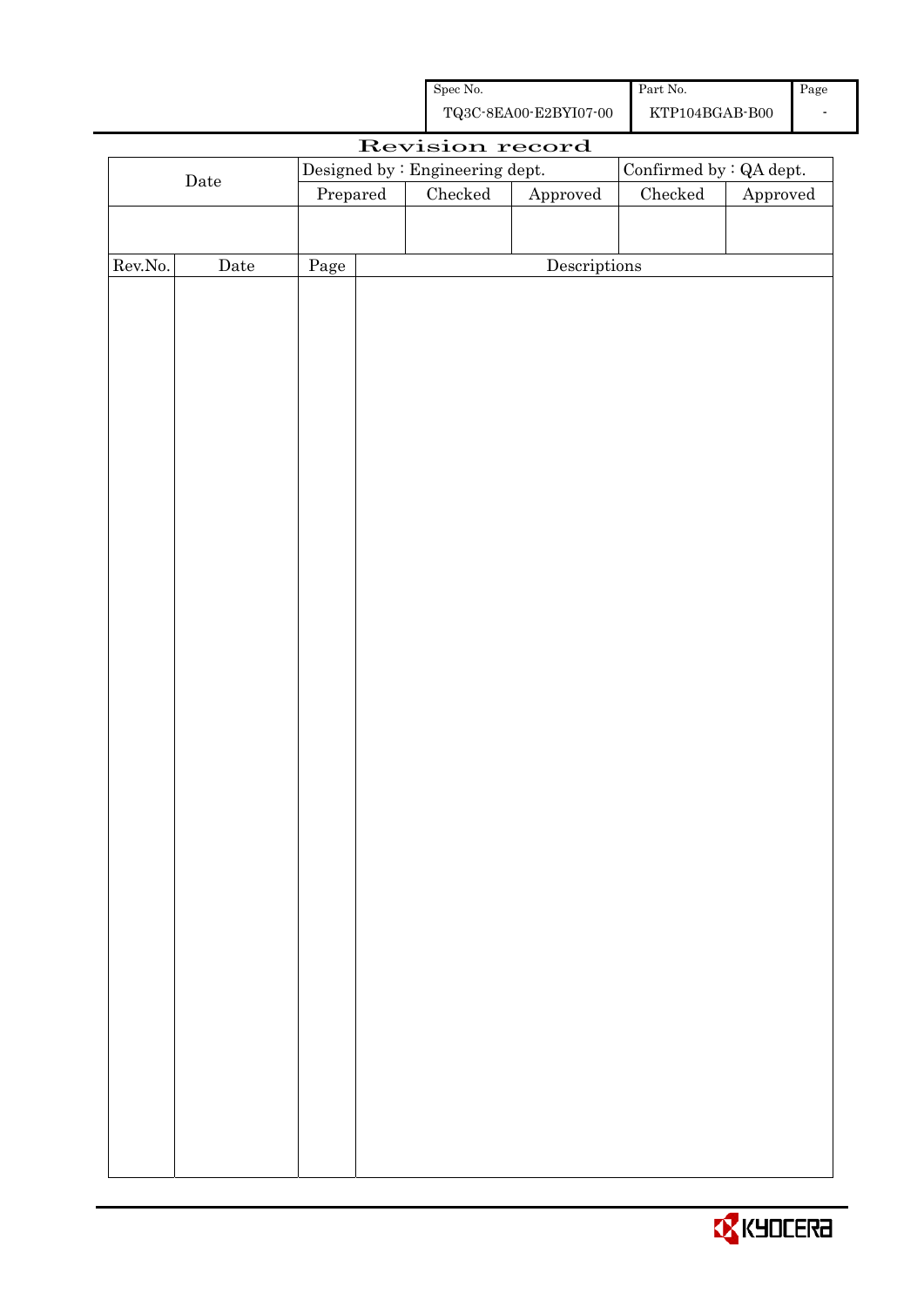| Visuals specification |
|-----------------------|
|                       |

| 1) Note                          |                                                                                                                                                                                                                                                                                                                                                              |                                                                               |                                                                                                          |  |  |
|----------------------------------|--------------------------------------------------------------------------------------------------------------------------------------------------------------------------------------------------------------------------------------------------------------------------------------------------------------------------------------------------------------|-------------------------------------------------------------------------------|----------------------------------------------------------------------------------------------------------|--|--|
|                                  | Note                                                                                                                                                                                                                                                                                                                                                         |                                                                               |                                                                                                          |  |  |
| General                          | Customer identified anomalies not defined within this inspection standard shall be<br>1.<br>reviewed by Kyocera, and an additional standard shall be determined by mutual<br>consent.<br>This inspection standard about the image quality shall be applied to any defect within<br>2.<br>the active area and shall not be applicable to outside of the area. |                                                                               |                                                                                                          |  |  |
|                                  | Inspection conditions<br>3.<br>Luminance<br>Inspection distance<br>Temperature<br>Direction                                                                                                                                                                                                                                                                  | $:500$ Lux min.<br>$\therefore 300$ mm.<br>: 25 $\pm$ 5°C<br>: Directly above |                                                                                                          |  |  |
| Definition of<br>inspection item | Touch Panel (Scratch, Foreign particle)                                                                                                                                                                                                                                                                                                                      |                                                                               | Describes scratches on the glass and film<br>and foreign particles between glass/glass or<br>glass/film. |  |  |
|                                  |                                                                                                                                                                                                                                                                                                                                                              |                                                                               |                                                                                                          |  |  |